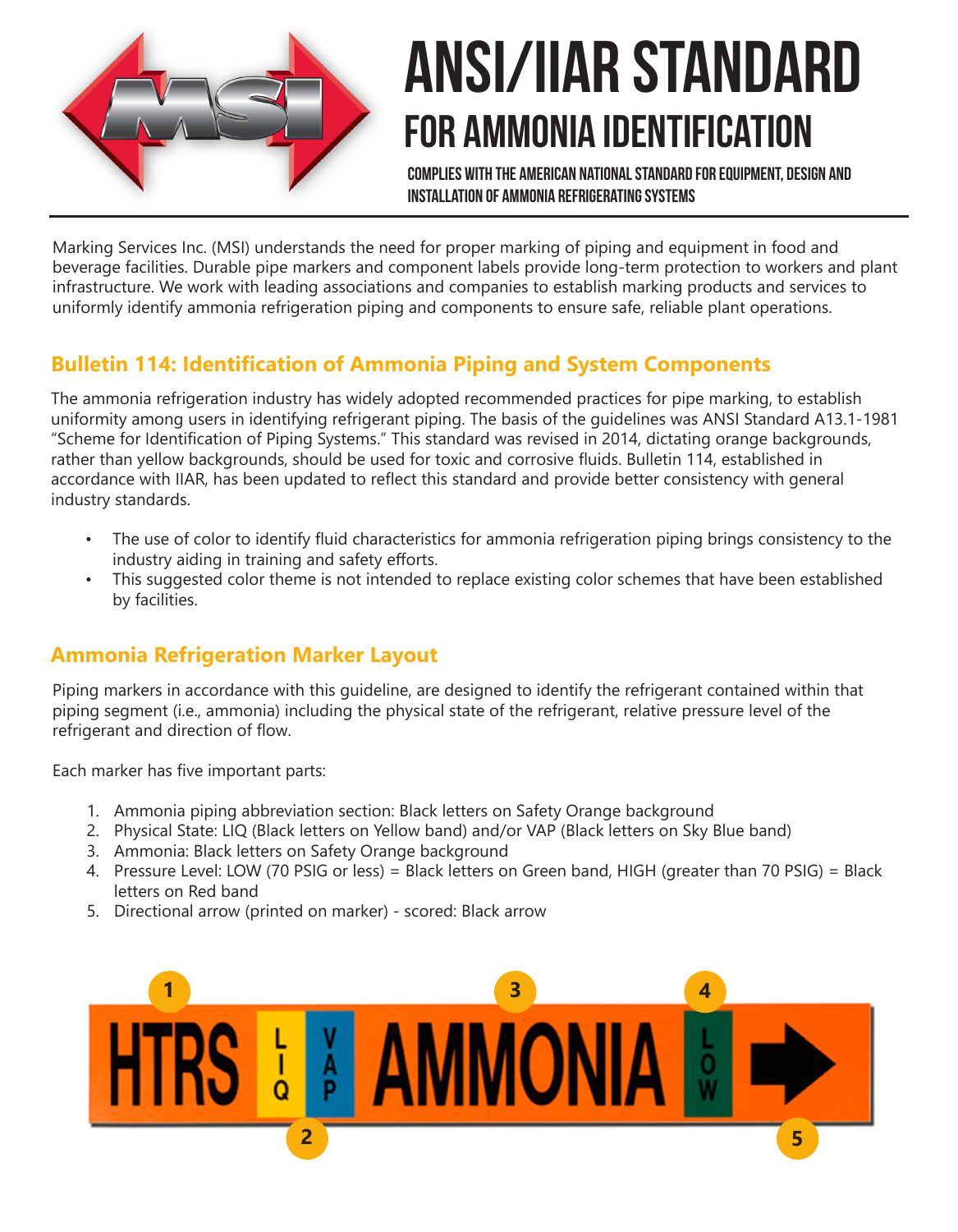# **Ammonia Pipe Identification**

All piping mains, headers and branches must identify the physical state of the refrigerant (that is, vapor, liquid, etc.), the relative pressure level of the refrigerant, and the direction of flow. The identification system used must either be one established as a standard by a recognized code or standards body, or one described and documented by the facility owner. Bulletin 114 dictates orange labels as standard, however this color is not intended to replace existing color schemes that have been established by facilities.



#### **Choosing the Proper Material**

- Pipe markers may be self-adhesive, wrap-around or strap-on type.
- Pipe surfaces should be prepared properly by cleaning and drying the pipe before placing self-adhesive markers as to avoid moisture and corrosion on uninsulated carbon steel pipe.
- Pipe markers to be made of suitable materials for the area of use.
- Markers should resist fading in the presence of indoor lighting or if subjected to infra-red or ultraviolet radiation.
- Markers must be suitable for application to insulated or non-insulated piping.
- MSI highly recommends using a carrier with feet due to temperature of the pipe to ensure the integrity of the marker. These include Hot Gas Discharge (HGD) and Booster Discharge (BD).



#### **Component Markers**

- Component Markers will bear the name of the equipment they identify, e.g., RECEIVER, ACCUMULATOR, RECIRCULATOR, etc. In addition, component markers will be provided with a pressure level designation.
- Black letters on Safety Orange background
- Pressure Level will be indicated by the word HIGH in RED letters or the word LOW in GREEN letters printed or applied flush with the right edge of the marker.
- Colors for component markers are described by the ANSI Z535 Safety Color Chart.
- Component markers will be approximately 3-1/2" wide and long enough to accommodate the name of the component leaving a 2-1/2" margin at either end of the name to allow room for the pressure level designation.
- Lettering on component markers will be 2-1/2" high



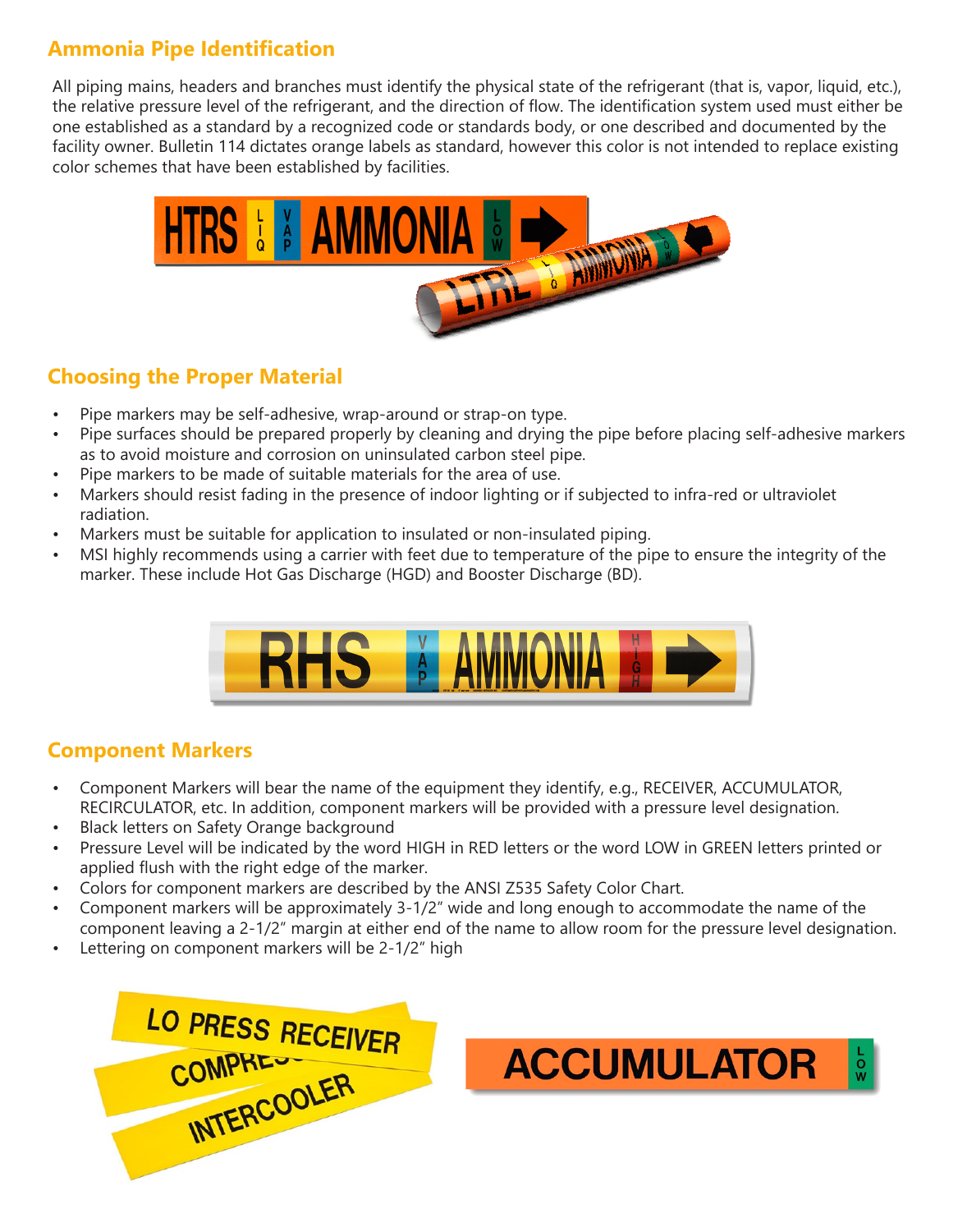# **Ammonia System Component Abbreviations**

Applying abbreviations of the names commonly given to components or equipment in an ammonia refrigeration system will assist the operator in identifying components and tracing system piping. In addition to the abbreviation, the use of a temperature or a pressure commonly associated with a particular line may further assist the operator.

| <b>Common Ammonia System Component/Equipment Abbreviations</b> |                     |  |
|----------------------------------------------------------------|---------------------|--|
| <b>Component/Equipment</b>                                     | <b>Abbreviation</b> |  |
| Accumulator (with/without int. coil)                           | <b>ACC</b>          |  |
| Air Cooled Condenser                                           | <b>AC</b>           |  |
| Air Handling Unit                                              | <b>AHU</b>          |  |
| Air Unit                                                       | AU                  |  |
| <b>Booster Compressor</b>                                      | <b>BC</b>           |  |
| <b>Controlled Pressure Receiver</b>                            | <b>CPR</b>          |  |
| <b>Evaporative Condenser</b>                                   | EC                  |  |
| Heat Exchanger                                                 | <b>HEX</b>          |  |
| High Pressure Receiver                                         | <b>HPR</b>          |  |
| <b>High Stage Compressor</b>                                   | <b>HSC</b>          |  |
| High Temperature Recirculator                                  | <b>HTR</b>          |  |
| Intercooler (with/without int. coil)                           | IC                  |  |
| Liquid Transfer Unit                                           | LTU                 |  |
| Low Temperature Compressor                                     | <b>LTC</b>          |  |
| Low Temperature Recirculator                                   | <b>LTR</b>          |  |
| Low Low Temp Recirculator                                      | <b>LLTR</b>         |  |
| Oil Pot                                                        | OP                  |  |
| Oil Separator                                                  | <b>OS</b>           |  |
| <b>Pilot Receiver</b>                                          | <b>PR</b>           |  |
| <b>Purger Unit</b>                                             | <b>PRG</b>          |  |
| Refrigerant Pump                                               | <b>RP</b>           |  |
| Refrigerated Make-Up Air Unit                                  | <b>RMAU</b>         |  |
| Rooftop Air Unit                                               | <b>RTU</b>          |  |
| Surge Drum                                                     | <b>SD</b>           |  |
| <b>Swing Compressor</b>                                        | <b>SWC</b>          |  |
| Thermosyphon Receiver                                          | <b>TSR</b>          |  |
| <b>Water Cooled Condenser</b>                                  | WC                  |  |